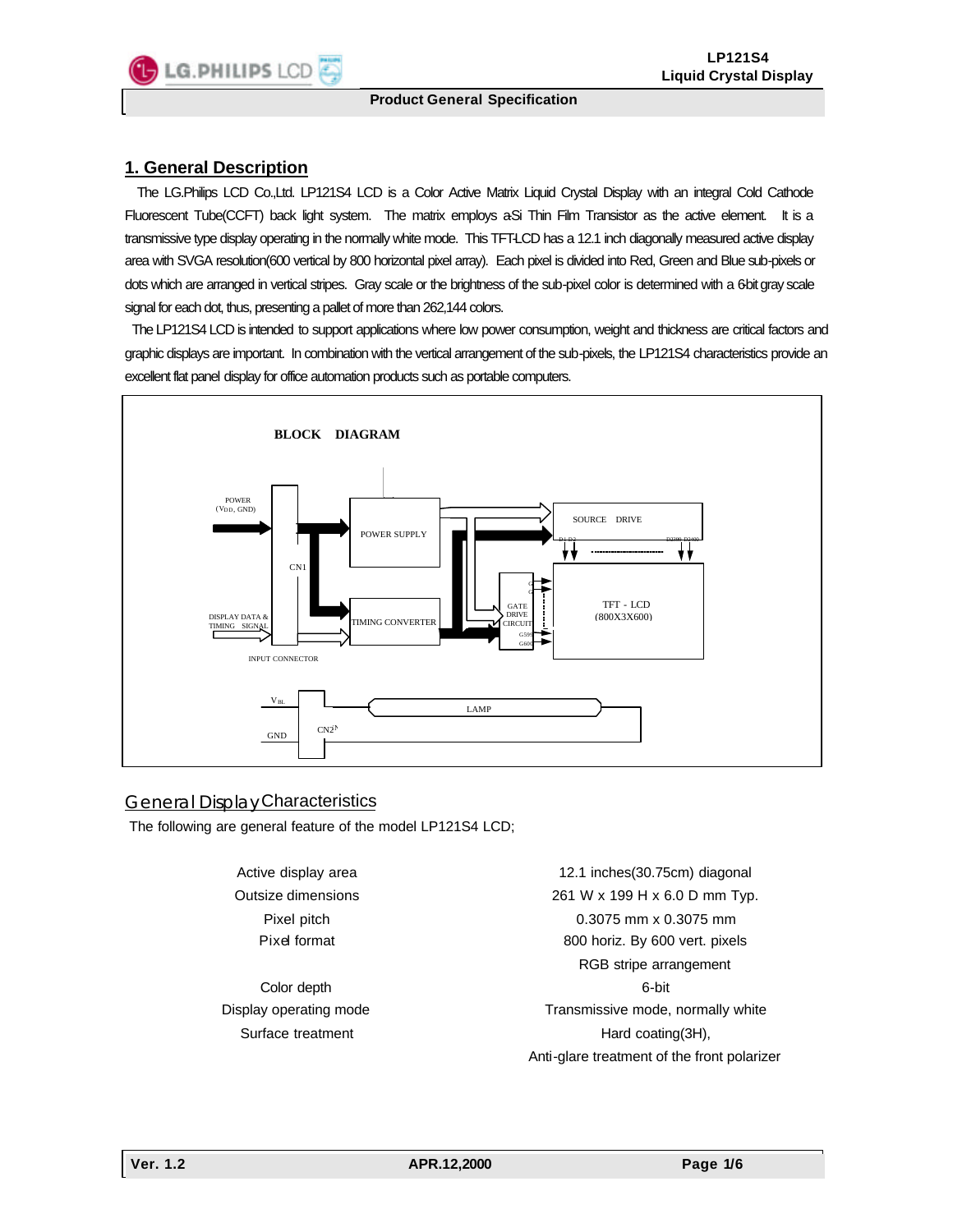# **2. Electrical Specifications**

### **2-1. Electrical Characteristics**

The LP121S4 requires two power inputs. One is employed to power the LCD electronics and to drive the TFT array and liquid crystal. The second input which powers the CCFL, is typically generated by an inverter. The inverter is an external unit to the LCD.

| lable i<br>ELECTRICAL CHARACTERISTICS. |                        |             |          |                    |                |              |  |  |  |
|----------------------------------------|------------------------|-------------|----------|--------------------|----------------|--------------|--|--|--|
| Parameter                              | Symbol                 | Values      |          |                    | Units          | <b>Notes</b> |  |  |  |
|                                        |                        | Min.        | Typ.     | Max.               |                |              |  |  |  |
| MODULE:                                |                        |             |          |                    |                |              |  |  |  |
| Power Supply Input Voltage             | V <sub>DD</sub>        | 3.0         | 3.3      | 3.6                | Vdc            |              |  |  |  |
| Power Supply Input Current             | <b>I</b> <sub>DD</sub> | 215         | 235      | 265                | m A            |              |  |  |  |
| Ripple/Noise                           |                        |             | 50       |                    | m V            |              |  |  |  |
| Logic Input Level, High                | $V_{\sf IH}$           | $0.6V_{DD}$ |          | $V_{DD}$           | Vdc            |              |  |  |  |
| Logic Input Level, Low                 | $V_{IL}$               |             |          | 0.3V <sub>DD</sub> | Vdc            |              |  |  |  |
| Power Consumption                      | $P_c^-$                | 0.71        | 0.77     | 0.88               | W              |              |  |  |  |
| LAMP                                   |                        |             |          |                    |                |              |  |  |  |
| Operating Voltage                      | VL                     | 595(6mA)    | 630(5mA) | 715(3mA)           | Vms            | 2            |  |  |  |
| <b>Operating Current</b>               | IL.                    | 3.0         | 5.0      | 6.0                | mA             |              |  |  |  |
| <b>Established Starting Voltage</b>    | Vs                     |             |          |                    |                | 3            |  |  |  |
| at 25.                                 |                        |             |          | 960                | Vms            |              |  |  |  |
| at $0$ .                               |                        |             |          | 1280               | Vms            |              |  |  |  |
| <b>Operating Frequency</b>             | $F_L$                  | 45          | 55       | 80                 | kHz            | 4            |  |  |  |
| Discharge Stabilization Time           | $T_{\rm s}$            |             |          | 3                  | <b>Minutes</b> | 5            |  |  |  |
| Power Consumption                      | $P_L$                  | 2.15        | 3.15     | 3.57               | W              | 6            |  |  |  |
| Life Time                              |                        |             |          |                    | Hours          |              |  |  |  |
|                                        |                        | 10.000      |          |                    |                | l∟=6mA rms   |  |  |  |

#### **Table 1 ELECTRICAL CHARACTERISTICS:**

**Note)The design of the inverter must have specifications for the lamp in LCD Assembly.**

 The performance of the Lamp in LCM,for example life time or brightness is extremely influenced by the characteristics of the DC-AC Inverter. So all the parameters of an inverter should be carefully designed so as not to produce too much leakage current from high-voltage output of the inverter.

 When you design or order the inverter, please make sure unwanted lighting caused by the mismatch of the lamp and the inverter(no lighting,flicker,etc) never occurs. When you confirm it,the LCD Assembly should be operated in the same condition as installed in your instrument.

Notes: 1. The current draw and power consumption specified is for 3.3 Vdc at 25 and 38.5MHz (at 64 Gray pattern displayed).

- 2. The variance of the voltage is  $\pm 10\%$ .
- 3. The voltage above  $V_s$  should be applied to the lamps for more than 1 second for start-up. Otherwise, the lamps may not be turned on.

 4. The output of the inverter must have symmetrical(negative and positive) voltage waveform and symmetrical current waveform.(Unsymmetrical ratio is less than 10%) Please do not use the inverter which has unsymmetrical voltage and unsymmetrical current and spike wave. Lamp frequency may produce interference with horizontal synchronous frequency and as a result this may cause beat on the display. Therefore lamp frequency shall be as away as possible from the horizontal synchronous frequency and from its harmonics in order to prevent interference.

5.Let's define the brightness of the lamp after being lighted for 5 minutes as 100%.

 $T<sub>s</sub>$  is the time required for the brightness of the center of the lamp to be not less than 95%.

6. The lamp power consumption shown above does not include loss of external inverter.

 7. The life time is determined as the time at which brightness of lamp is 50% compared to that of initial value at the typical lamp current on condition of continuous operating at 25 ±2.

# **2-2. Interface Connections**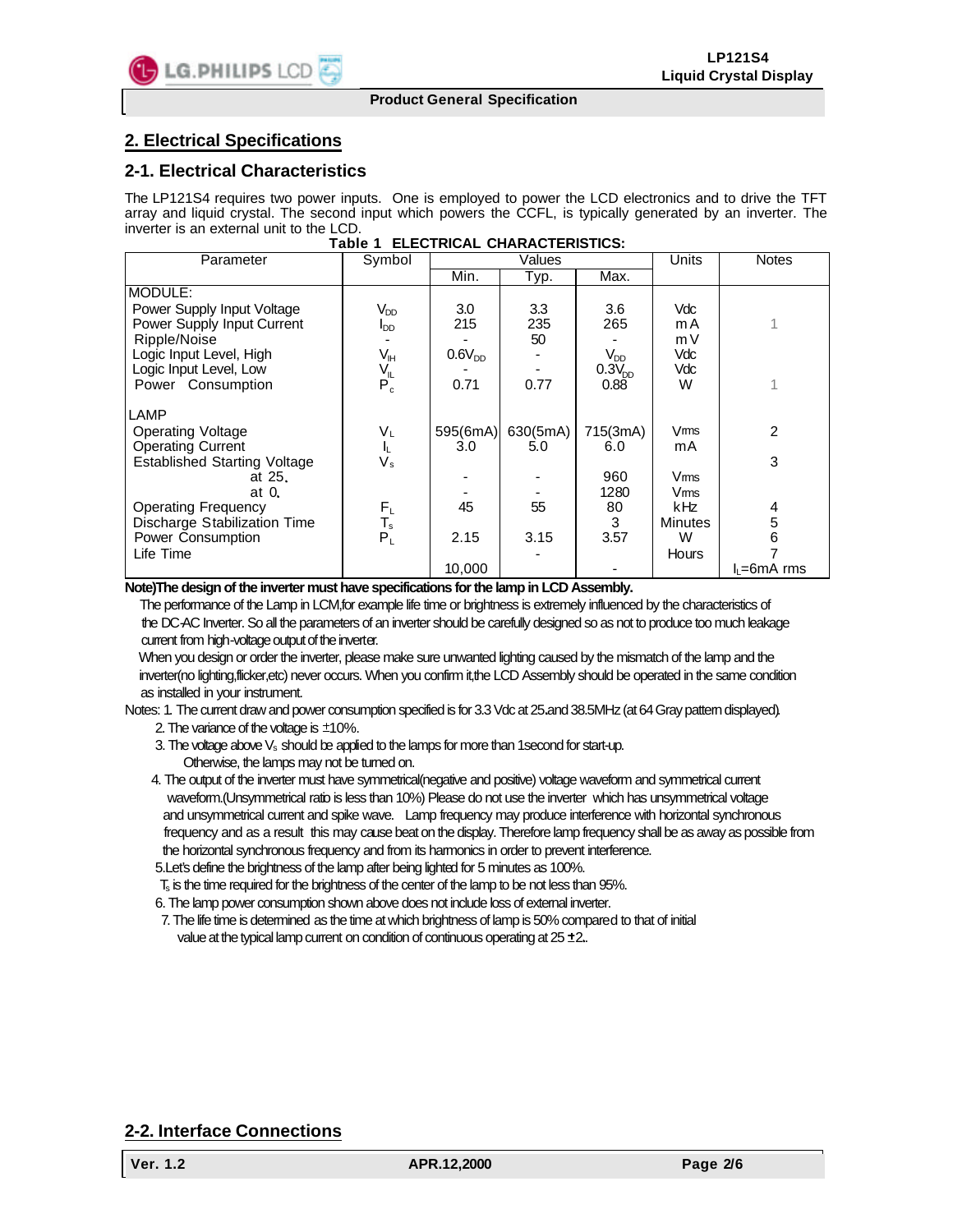

This LCD employs two interface connections, a 30 pin connector is used for the module electronics and a two pin connector is used for the integral backlight system.

The electronics interface connector is a model 55177-3091, manufactured by MOLEX.

The pin configuration for the connector is shown in the table below.

| Pin                     | Symbol          | Description        | <b>Notes</b>                           |  |  |
|-------------------------|-----------------|--------------------|----------------------------------------|--|--|
| 1                       | <b>GND</b>      | Ground             | see Note 1                             |  |  |
| $\overline{\mathbf{c}}$ | <b>DCLK</b>     | Main clock         |                                        |  |  |
| 3                       | <b>GND</b>      | Ground             | LCD SIDE CONNECTOR: 55177-3091(MOLEX)  |  |  |
| 4                       | Hsync           | Horizontal sync.   |                                        |  |  |
| 5                       | Vsync           | Vertical sync.     | <b>SYSTEM SIDE CONNECTOR:</b>          |  |  |
| 6                       | <b>DTMG</b>     | Data timing signal | 1) Wire type :51146-3000(MOLEX)        |  |  |
| 7                       | <b>GND</b>      | Ground             | 2) FPC type : 54281-3010(MOLEX)        |  |  |
| 8                       | R <sub>0</sub>  | Red data           |                                        |  |  |
| 9                       | R1              | Red data           |                                        |  |  |
| 10                      | R2              | Red data           | 130                                    |  |  |
| 11                      | R <sub>3</sub>  | Red data           |                                        |  |  |
| 12                      | R4              | Red data           | User Con.                              |  |  |
| 13                      | R5              | Red data           |                                        |  |  |
| 14                      | <b>GND</b>      | Ground             |                                        |  |  |
| 15                      | $\Omega$        | Green data         |                                        |  |  |
| 16                      | <b>G1</b>       | Green data         | <b>LCM</b> bottom                      |  |  |
| 17                      | G2              | Green data         |                                        |  |  |
| 18                      | $\mathbb{G}$    | Green data         |                                        |  |  |
| 19                      | G <sub>4</sub>  | Green data         | 而                                      |  |  |
| 20                      | G5              | Green data         |                                        |  |  |
| 21                      | <b>GND</b>      | Ground             |                                        |  |  |
| 22                      | B <sub>0</sub>  | Blue data          | $<$ REAR VIEW $>$                      |  |  |
| 23                      | B1              | Blue data          |                                        |  |  |
| 24                      | B2              | Blue data          |                                        |  |  |
| 25                      | B <sub>3</sub>  | Blue data          |                                        |  |  |
| 26                      | <b>B4</b>       | Blue data          |                                        |  |  |
| 27                      | B <sub>5</sub>  | Blue data          |                                        |  |  |
| 28                      | <b>GND</b>      | Ground             |                                        |  |  |
| 29                      | V <sub>DD</sub> | Power input        | +3.3Vdc power supply input, see Note 2 |  |  |
| 30                      | V <sub>DD</sub> | Power input        | +3.3Vdc power supply input, see Note 2 |  |  |

Notes: 1. All GND(ground) pins should be connected together which should also be connected to the LCD's metal frame.

2. All  $V_{DD}$ (power input) pins should be connected together.

 The backlight interface connector is a model BHSR-02VS-1, manufactured by JST. The mating connector part number is SM02B-BHSS-1-TB or equivalent. The pin configuration for the connector is shown in the table below.

| TADIE 3 BAUNLIGHT CONNECTOR PIN CONFIGURATION |        |                  |       |  |  |  |  |
|-----------------------------------------------|--------|------------------|-------|--|--|--|--|
| Pin                                           | 3vmbol | Description      | Notes |  |  |  |  |
|                                               | H٧     | Lamp power input |       |  |  |  |  |
|                                               |        | Ground           |       |  |  |  |  |

Table 5 BACKLIGHT CONNECTOR PIN CONFIGURATION

Notes: 1. The input power terminal is colored pink . Ground pin color is black.

< LCM FRONT SIDE >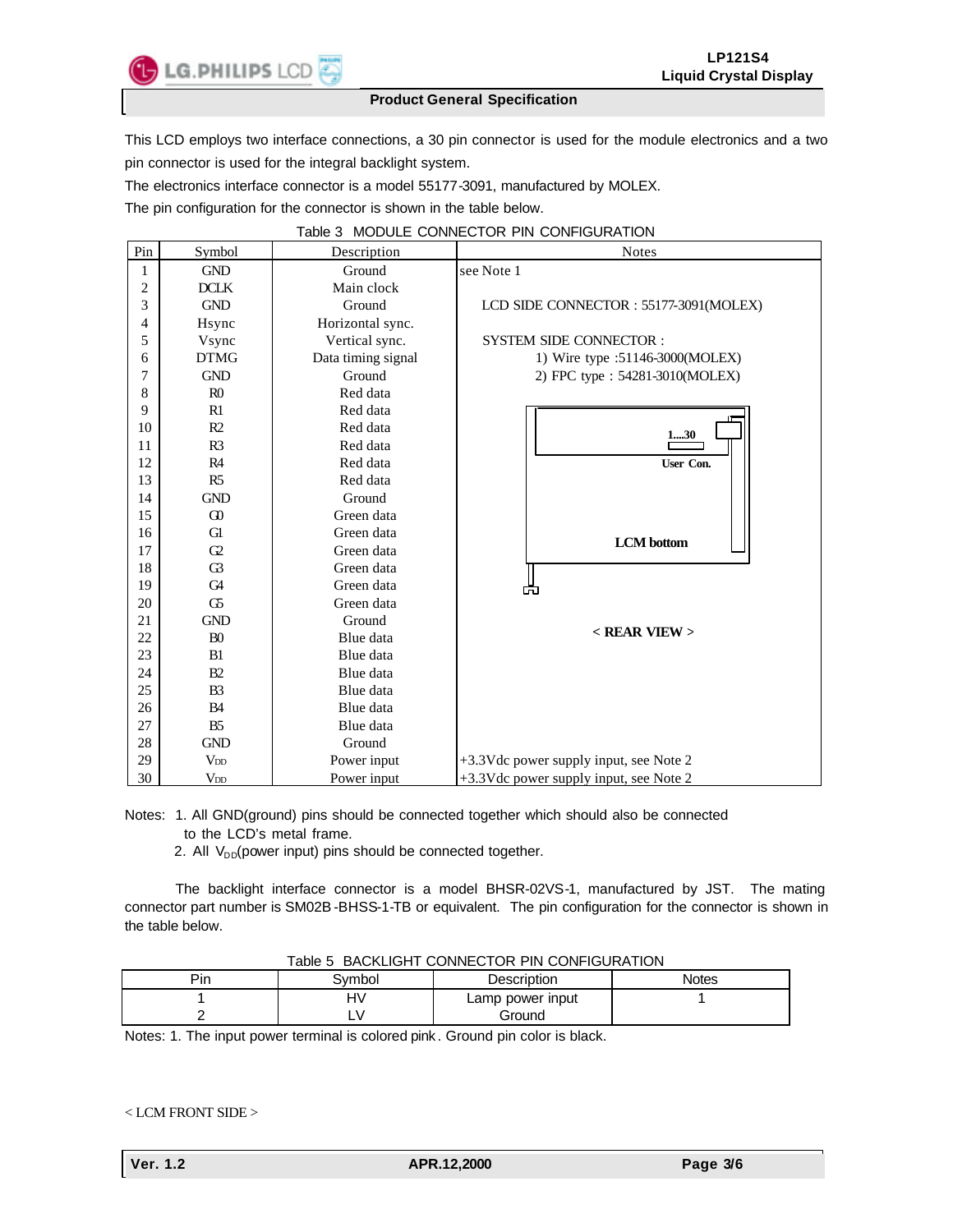

### **Notes 1. Unspecified dimensional tolerance are ±0.5mm**

**2. Screw Torque : 1.3-1.5kgf.**

< LCM BACK SIDE >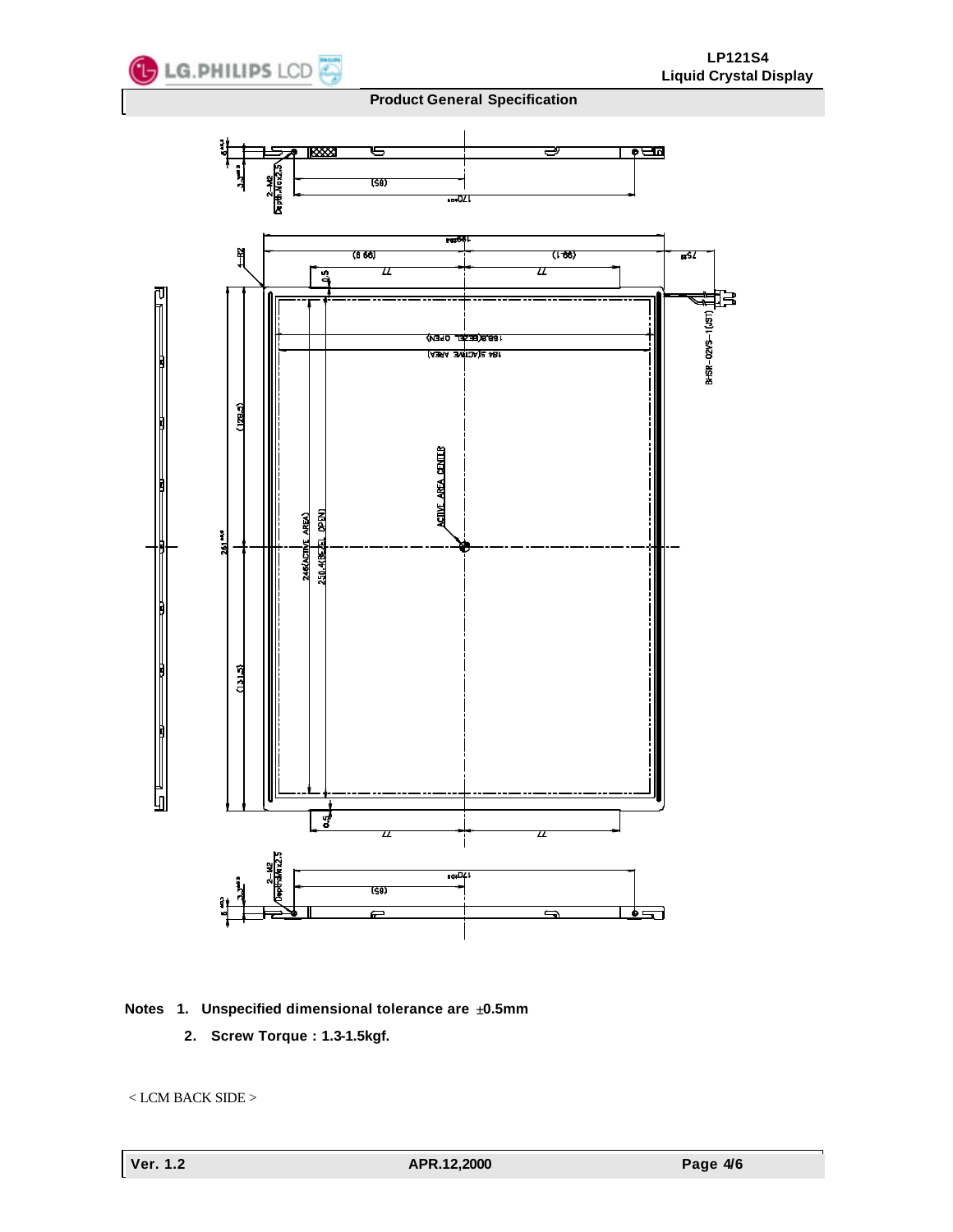